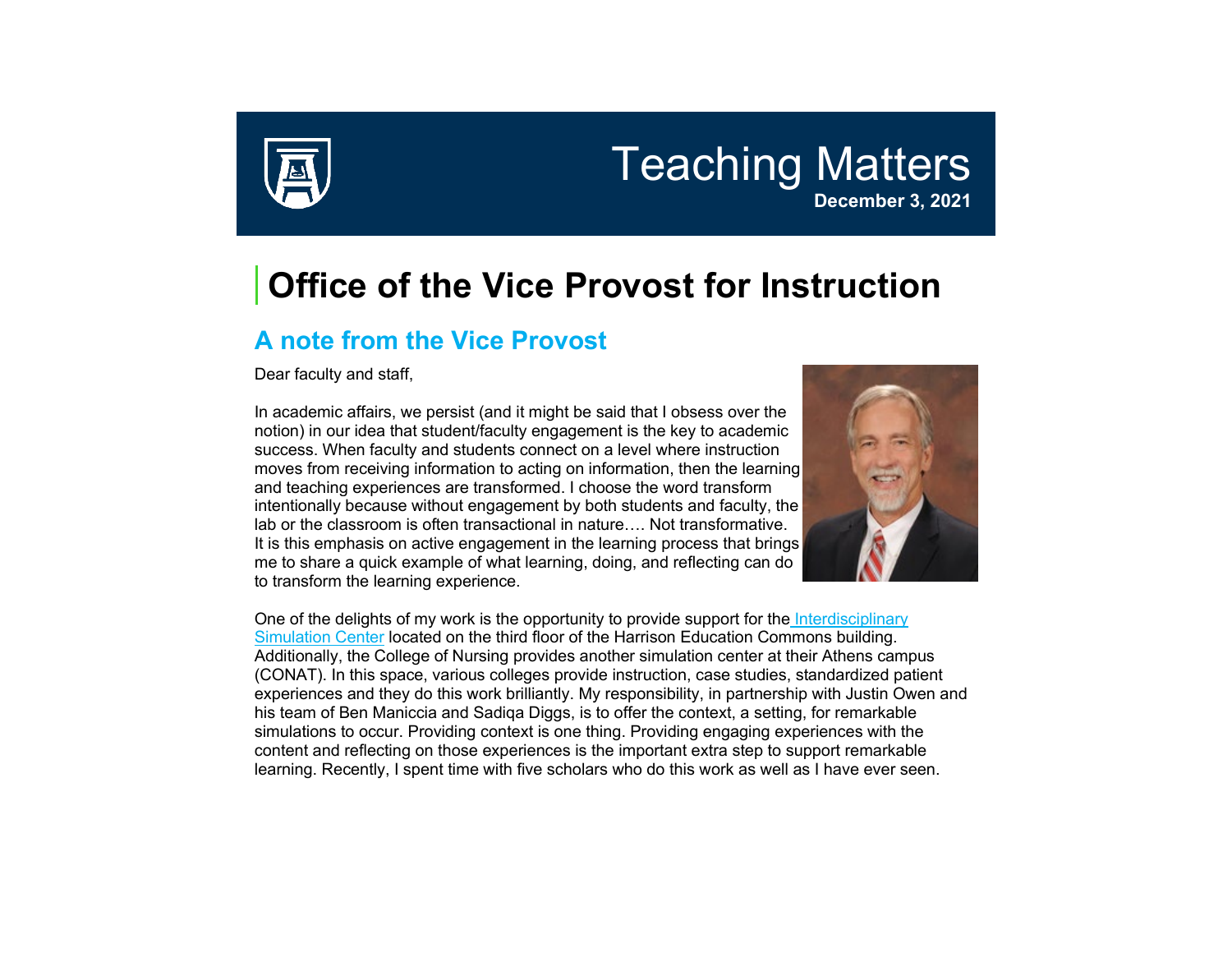Dr. Bill Hamilton (CON), Dr. AJ Kleinheksel (MCG), Dr. Nicole Winston (MCG), Dr. Jennifer Castleberry (CONAT), Dr. Karen Walton (CON) invited me to learn of their commitment to Faculty Learning Communities where they invite conversations around simulations. These professionals are committed to the idea that health care done well is informed by a sense of equity and inclusion. We have all observed the differential impact that COVID-19 had on different demographic groups. We also are clear that access to care is a challenge to different groups and different regions. Certainly, our recent [Rural Health Symposium](https://auginstruction.us.newsweaver.com/1thdod2jd7/1idb8yqytg4s0clokiabax/external?a=5&p=8923498&t=127574) amplified the devastating impact that geography can play in terms of access to care. These colleagues have committed to a simulation experience that challenges hidden biases and stereotypes. How does one engage with a patient who appears as one gender, identifies as another. Or, how might the interaction between a heterosexual patient and a homosexual health care provider be influenced by those distinctions. And finally, how is care impacted by the intersection of different ethnicities. To be sure, these issues are not new to our health care professions. Nevertheless, because of the work by these fine scholars, there are robust opportunities at Augusta University to educate, inform, and prepare our students for these interactions.

High Impact Practice? Experiential Learning? Culturally Responsive Pedagogies? You can find instruction that hits all those marks in the Interdisciplinary Simulation Center. I invite you to connect with Mr. Owen or these fine scholars and see instruction at Augusta University, like no other.

Sincerely,

Zach Kelehear

## **Innovation Updates**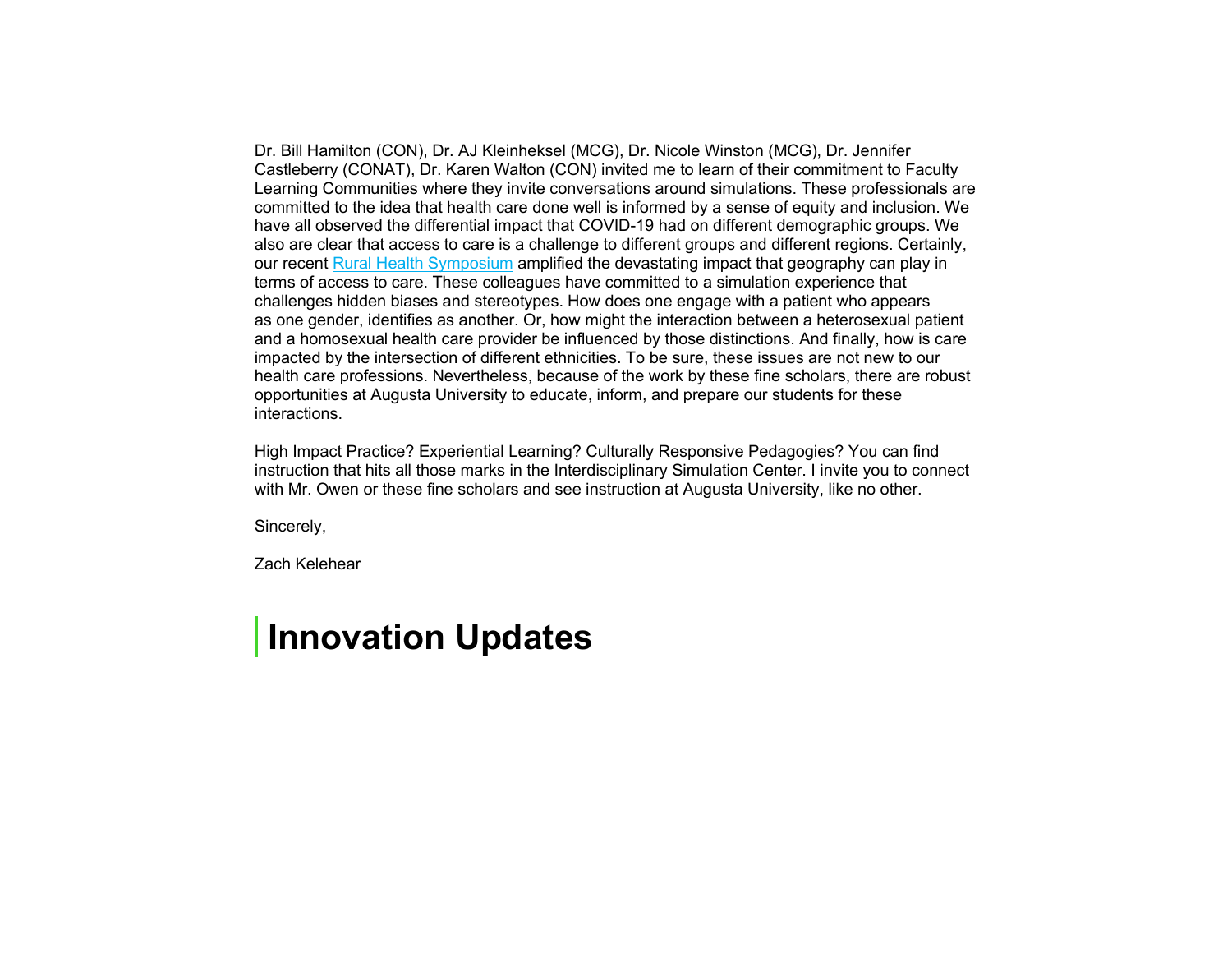

#### **[International Education Week events a](https://auginstruction.us.newsweaver.com/1thdod2jd7/5bc67xepvzes0clokiabax?lang=en&a=1&p=8923498&t=2188137)  [success](https://auginstruction.us.newsweaver.com/1thdod2jd7/5bc67xepvzes0clokiabax?lang=en&a=1&p=8923498&t=2188137)**

AU students who attended the International Festival on Thursday, Nov. 11, had a chance to learn about other cultures, explore study abroad programs available, and taste some international food and treats. The festival was the final event of AU's celebration of International Education Week, a joint initiative of the U.S. Department of State and the U.S. Department of Education that encourages institutions worldwide to celebrate the benefits of international education and exchange.

#### **[Faculty Authors Reception](https://auginstruction.us.newsweaver.com/1thdod2jd7/o442e3bquiys0clokiabax?lang=en&a=1&p=8923498&t=1546057)**

The Augusta University Libraries hosted their 8<sup>th</sup> annual Faculty Authors Reception on October 14 at the Reese Library. We began hosting this reception in 2014 as a way to honor faculty throughout the university who have published or edited books or other creative works over the previous year. Forty-nine faculty members were recognized for publishing either a book or book chapter.

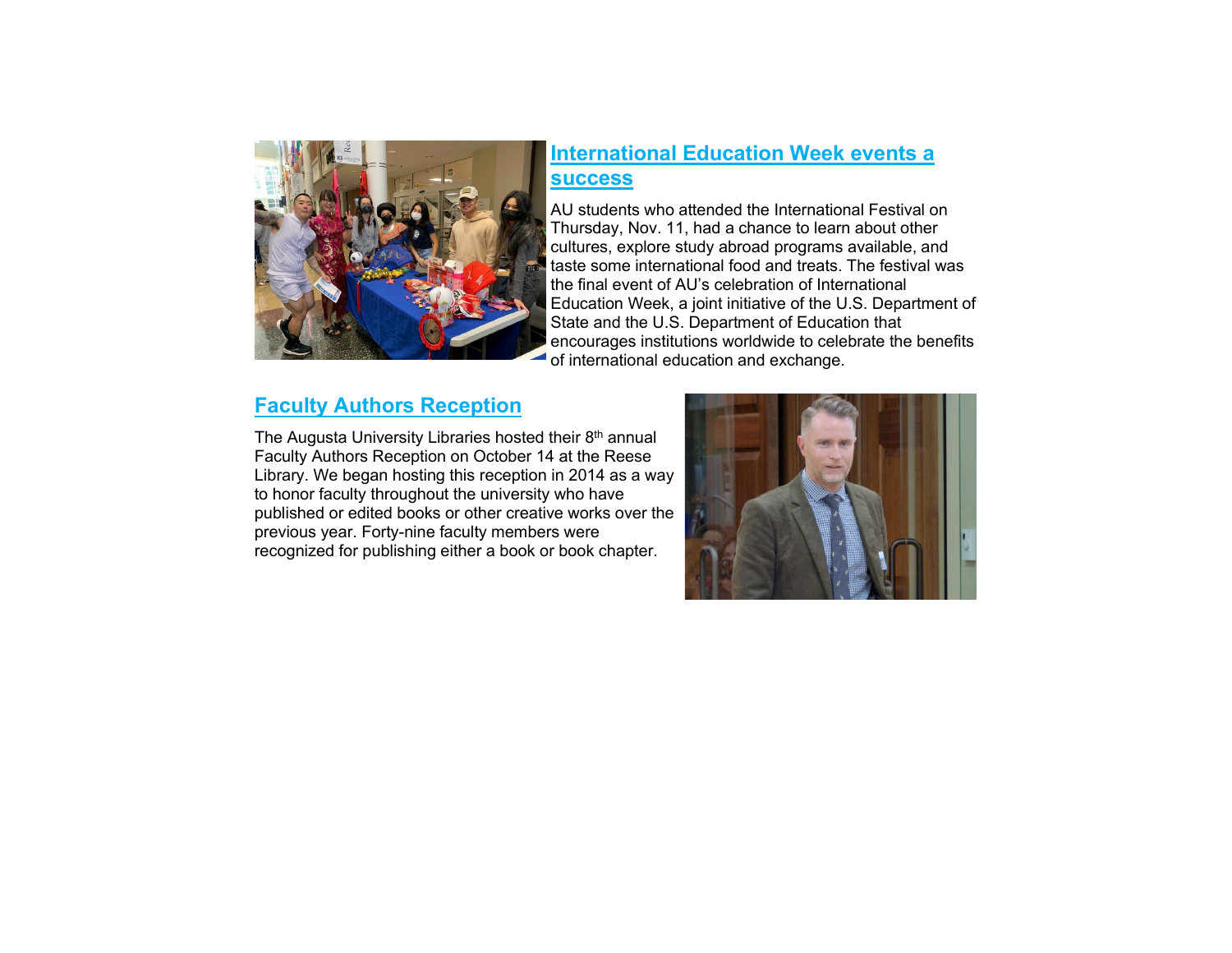

#### **[Coming in January! "New Year, New Mindset"](https://auginstruction.us.newsweaver.com/1thdod2jd7/oewzz7qo5xds0clokiabax?lang=en&a=1&p=8923498&t=2422611)**

The Division of Instruction and Innovation are very excited about our upcoming "New Year, New Mindset" program for Spring 2022. 2021 has been a challenging year for all of us. We hope you will join us and start 2022 by building connections in our community. The month of January includes multiple events focused on mindset for faculty, staff and students hosted by multiple units from across campus.



National Society for Experiential Education

#### **[Join the National Society of](https://auginstruction.us.newsweaver.com/1thdod2jd7/u5d81ntsqjps0clokiabax?lang=en&a=1&p=8923498&t=2265944)  [Experiential Education \(NSEE\)](https://auginstruction.us.newsweaver.com/1thdod2jd7/u5d81ntsqjps0clokiabax?lang=en&a=1&p=8923498&t=2265944)**

Are you passionate about Experiential Education? Become a valued member of the National Society of Experiential Education. A key component of NSEE's mission is to advance experiential education as a field and profession while also supporting the professional development of its members.



#### **[Phi Eta Sigma Induction Ceremony](https://auginstruction.us.newsweaver.com/1thdod2jd7/aaws2l9vu91s0clokiabax?lang=en&a=1&p=8923498&t=2265944)**

The Office of First and Second Year Experiences is pleased to announce the induction of 54 students into the Phi Eta Sigma National Freshman Honor Society at Augusta University. Eligibility for membership is based on a GPA of 3.5 or higher during a student's first year.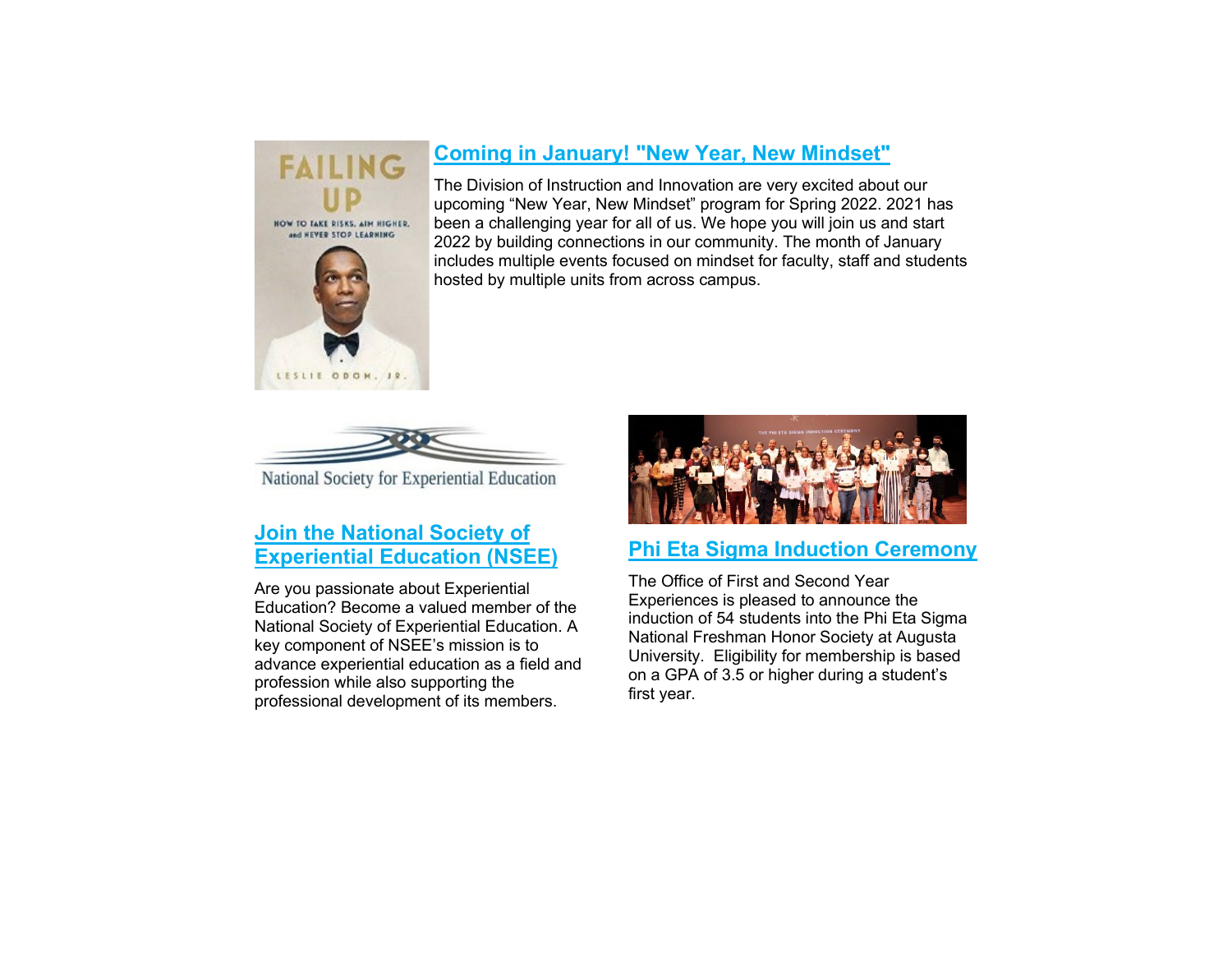

#### **[Study Abroad/Away](https://auginstruction.us.newsweaver.com/1thdod2jd7/rxs3ml5ddgfs0clokiabax?lang=en&a=1&p=8923498&t=2260944)  [Proposals are due April](https://auginstruction.us.newsweaver.com/1thdod2jd7/rxs3ml5ddgfs0clokiabax?lang=en&a=1&p=8923498&t=2260944)  [1, 2022:](https://auginstruction.us.newsweaver.com/1thdod2jd7/rxs3ml5ddgfs0clokiabax?lang=en&a=1&p=8923498&t=2260944)**

It's never too early to begin thinking about running a 2023 program! It can take several months to develop a new opportunity and I encourage all interested faculty to reach out by early spring to begin planning.

**[Read more »](https://auginstruction.us.newsweaver.com/1thdod2jd7/rxs3ml5ddgfs0clokiabax?lang=en&a=2&p=8923498&t=2260944)**



#### **[FYE/SYE Student](https://auginstruction.us.newsweaver.com/1thdod2jd7/11k4jid96nps0clokiabax?lang=en&a=1&p=8923498&t=2260944)  [Involvement](https://auginstruction.us.newsweaver.com/1thdod2jd7/11k4jid96nps0clokiabax?lang=en&a=1&p=8923498&t=2260944)**

Students participating in the FYE/SYE Spring Book Clubs will meet for 4 weeks (Jan – Feb) followed by our "Cocoa and Conversations" event to reflect and discuss on all that they learned about themselves and each other.



#### **[How Career](https://auginstruction.us.newsweaver.com/1thdod2jd7/1gh7ej8378is0clokiabax?lang=en&a=1&p=8923498&t=2260944)  [Services Can Help](https://auginstruction.us.newsweaver.com/1thdod2jd7/1gh7ej8378is0clokiabax?lang=en&a=1&p=8923498&t=2260944)**

Career Services can present to your class or student group on an array of topics regarding professionalism, managing a job search with today's technology, interviewing, resumes and more.

**[Read more »](https://auginstruction.us.newsweaver.com/1thdod2jd7/1gh7ej8378is0clokiabax?lang=en&a=2&p=8923498&t=2260944)**

## **View Previous Teaching Matters Issues**

**[Read more »](https://auginstruction.us.newsweaver.com/1thdod2jd7/11k4jid96nps0clokiabax?lang=en&a=2&p=8923498&t=2260944)**

Need to refer to a previous issue of the Office of the Vice Provost's Teaching Matters? Each monthly issue of Teaching Matters has also been preserved in Scholarly Commons. A note by the Vice Provost for Instruction, Dr. Zach Kelehear, introduces the issue each month. Table of Contents include information in the areas of Innovation Updates, Faculty and Staff Updates, and Student Updates. See the complete collection on the [Augusta University Open Repository](https://auginstruction.us.newsweaver.com/1thdod2jd7/12l2d4ioqqgs0clokiabax/external?a=5&p=8923498&t=1476977)

[Forward to a friend](https://auginstruction.us.newsweaver.com/1thdod2jd7/1i8vv64cq6hs0clokiabax?lang=en&a=6&p=8923498&t=127598) | [Archive](https://auginstruction.us.newsweaver.com/1thdod2jd7/11r5wkiibg0s0clokiabax/external?a=6&p=8923498&t=127598)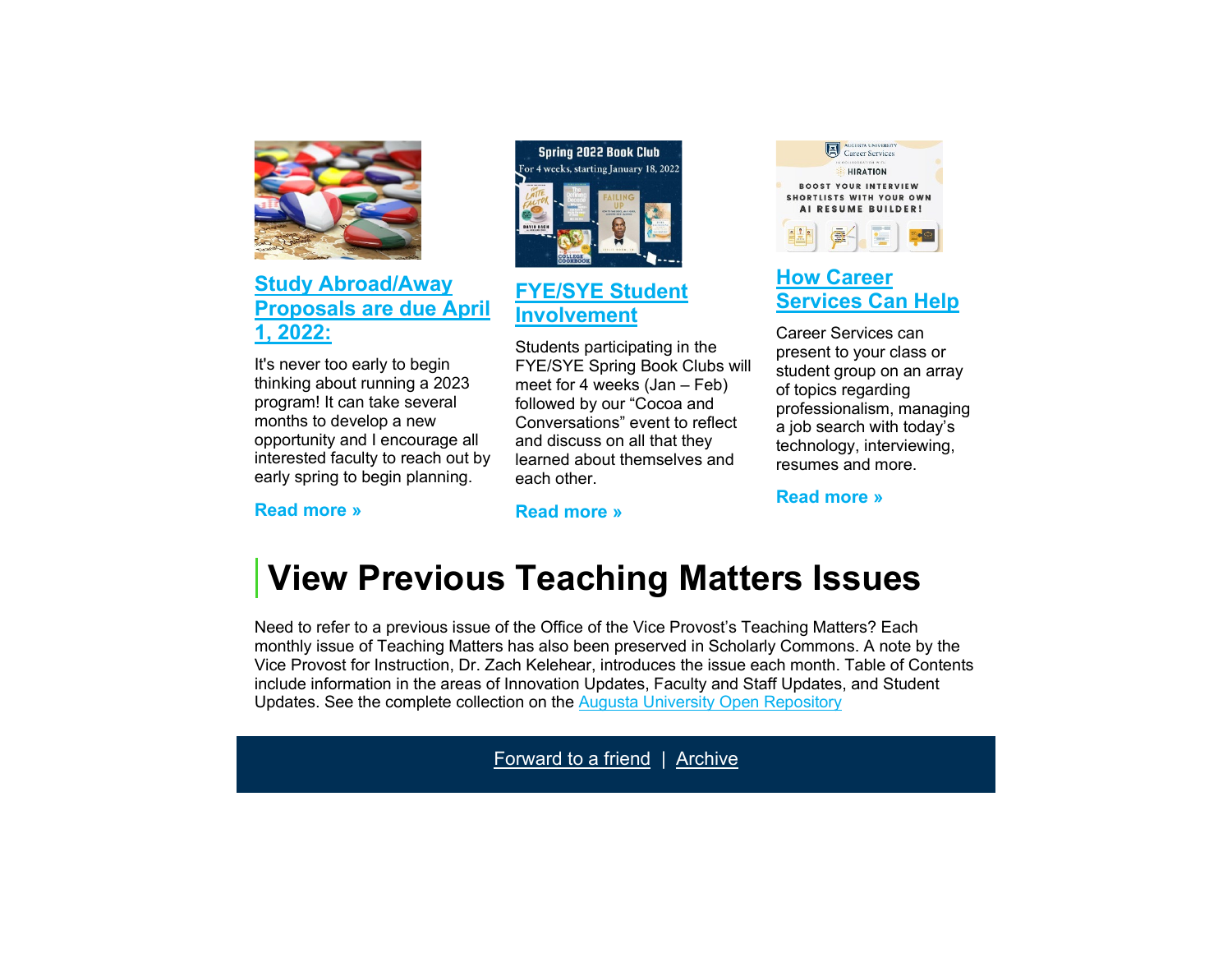This email was sent to all Augusta University faculty. © 2021 Augusta University.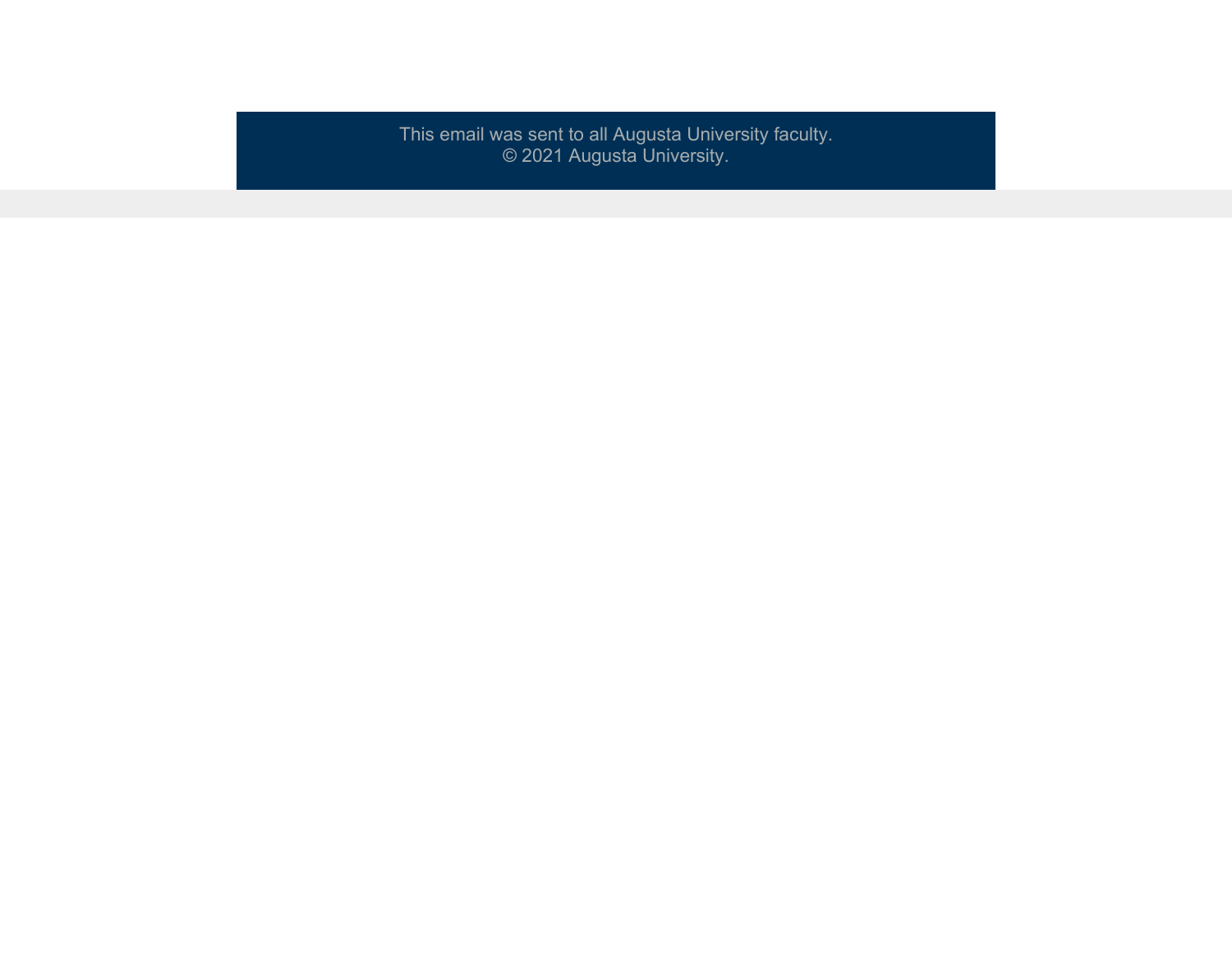

# Teaching Matters

**December 3, 2021**

[View all Stories](https://auginstruction.us.newsweaver.com/1thdod2jd7/1vjb13b4pzks0clokiabax/external?a=6&p=8923771&t=127589) | [View all Events](https://auginstruction.us.newsweaver.com/1thdod2jd7/asv608xaoyws0clokiabax/external?a=6&p=8923771&t=127589) | [Submit News](https://auginstruction.us.newsweaver.com/1thdod2jd7/1m5j6050ic8s0clokiabax/external?a=6&p=8923771&t=127589) | [Subscribe to Emails](https://auginstruction.us.newsweaver.com/1thdod2jd7/1dyuipyf8dss0clokiabax?lang=en&a=6&p=8923771&t=127589)

[« back to cover page](https://auginstruction.us.newsweaver.com/1thdod2jd7/1ejebc3vmugs0clokiabax?lang=en&a=6&p=8923771&t=127563)

#### **Faculty Authors Reception**

The Augusta University Libraries hosted their 8<sup>th</sup> annual Faculty Authors Reception on October 14 at the Reese Library. We began hosting this reception in 2014 as a way to honor faculty throughout the university who have published or edited books or other creative works over the previous year. Forty-nine faculty members were recognized for publishing either a book or book chapter. After a welcome from Kathy Davies, Interim Director of Libraries, and remarks from Drs. Kelehear, Browder, and MacKinnon, the guest speakers from different units within the University discussed their recent publications. Presenters included Dr. Mary Kate Lizotte from the Department of Social Sciences, Pamplin College of Arts, Humanities, and Social Sciences, who discussed her book *Gender Differences in Public Opinion: Values and Political Consequences*; Dr. Soma Mukhopadhyay from the Department of Biological Sciences in the College of Science and Math discussing her book *Rabbit Anatomy: A Brief Photographic Atlas and Dissection Guide*; and Dr. Todd Schoenbaum from the Department of Restorative Sciences in the Dental College of Georgia discussing his book *Implant Prosthodontics: Protocols and Techniques for Fixed Implant Restorations*. Authors were also encouraged to donate a copy of their books to the libraries for the Faculty Author Collection. For more information about the Faculty Authors Reception, the authors who were recognized, or to submit a publication for next year's recognition, consult the LibGuide: [https://guides.augusta.edu/facultyauthors.](https://auginstruction.us.newsweaver.com/1thdod2jd7/cclzvnq6u02s0clokiabax/external?a=6&p=8923771&t=127564)